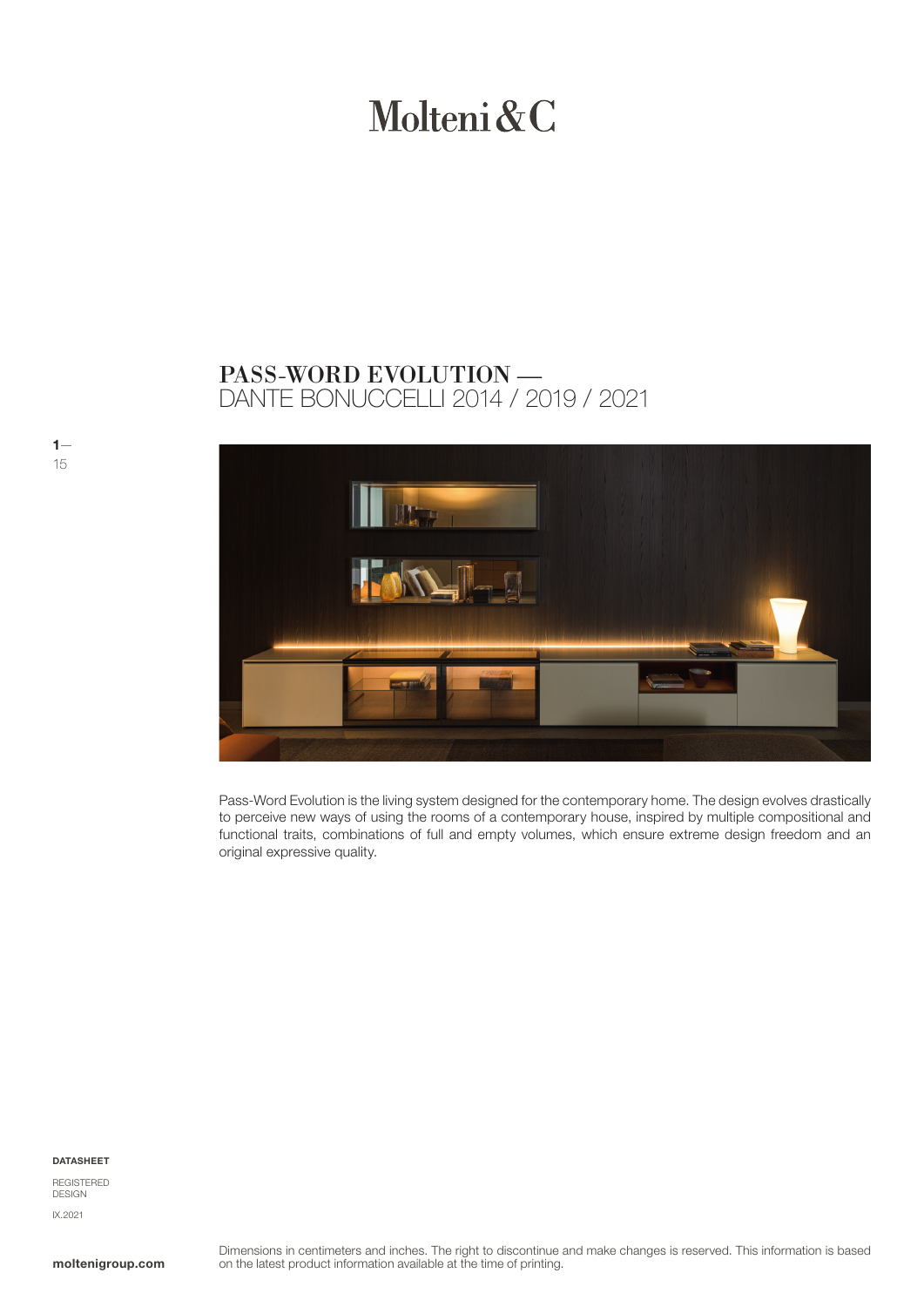### FINISHES

The drawer interior (sides and bottom) are faced in Batik melamine, or cedar wood (specify when ordering).

The doors and front pieces of drawers, matt and glossy lacquer colours, always have a handle in the same finish as the panel (pewter / copper metal handles, applicable on **\***

request without extra charge). For wooden front pieces, on the other hand, a metal handle is available (pewter / copper), or a wooden handle.

# Molteni&C

 $2-$ 15

| finishes                                             |       | Batik<br>melamine | cedar | matt<br>lacquer<br>colours | woods   | glossy<br>lacquer<br>colours | pewter<br>colour /<br>copper | lacquered extra<br>matt<br>anthracite | clear<br>glass | transparent etched<br>stopsol<br>glass | glass | marble        | bronze<br>glass |
|------------------------------------------------------|-------|-------------------|-------|----------------------------|---------|------------------------------|------------------------------|---------------------------------------|----------------|----------------------------------------|-------|---------------|-----------------|
| Floor standing bases /<br>storage units / sideboards |       |                   |       |                            |         |                              |                              |                                       |                |                                        |       |               |                 |
| internal structure / drawer interior                 |       |                   |       |                            |         |                              |                              |                                       |                |                                        |       |               |                 |
| open compartment                                     |       |                   |       |                            |         |                              |                              |                                       |                |                                        |       |               |                 |
| *wooden doors (hinged/flap/flush sliding)            |       |                   |       |                            | $\ast$  |                              |                              |                                       |                |                                        |       |               |                 |
| *wooden drawer fronts                                |       |                   |       |                            | $\star$ |                              |                              |                                       |                |                                        |       |               |                 |
| glass doors                                          | frame |                   |       |                            |         |                              |                              |                                       |                |                                        |       |               |                 |
|                                                      | glass |                   |       |                            |         |                              |                              |                                       |                |                                        |       |               |                 |
| plinth                                               |       |                   |       |                            |         |                              |                              |                                       |                |                                        |       |               |                 |
| metal base                                           | feet  |                   |       |                            |         |                              |                              |                                       |                |                                        |       |               |                 |
|                                                      | beam  |                   |       |                            |         |                              |                              |                                       |                |                                        |       |               |                 |
| coverings                                            |       |                   |       |                            |         |                              |                              |                                       |                |                                        |       | only<br>upper | only<br>upper   |
| partitions                                           |       |                   |       |                            |         |                              |                              |                                       |                |                                        |       |               |                 |
| front drawer interior                                |       |                   |       |                            |         |                              |                              |                                       |                |                                        |       |               |                 |
| Grado° Bookshelf                                     |       |                   |       |                            |         |                              |                              |                                       |                |                                        |       |               |                 |
| tops                                                 |       |                   |       |                            |         |                              |                              |                                       |                |                                        |       |               |                 |
| structure                                            |       |                   |       |                            |         |                              |                              |                                       |                |                                        |       |               |                 |
| back                                                 |       |                   |       |                            |         |                              |                              |                                       |                |                                        |       |               |                 |
| <b>Support shelf</b>                                 |       |                   |       |                            |         |                              |                              |                                       |                |                                        |       |               |                 |
| shelf                                                |       |                   |       |                            |         |                              |                              |                                       |                |                                        |       |               |                 |
| rise with wire passage                               |       |                   |       |                            |         |                              |                              |                                       |                |                                        |       |               |                 |
| wall panel                                           |       |                   |       |                            |         |                              | matt<br>lacquer              |                                       |                |                                        |       |               |                 |
| undertop track                                       |       |                   |       |                            |         |                              |                              |                                       |                |                                        |       |               |                 |
| Single shelf and shelf with back                     |       |                   |       |                            |         |                              |                              |                                       |                |                                        |       |               |                 |
| shelves / side cover                                 |       |                   |       |                            |         |                              |                              |                                       |                |                                        |       |               |                 |
| back                                                 |       |                   |       |                            |         |                              |                              |                                       |                |                                        |       |               |                 |
| Vertical and horizontal hanging display cabinet      |       |                   |       |                            |         |                              |                              |                                       |                |                                        |       |               |                 |
| base / top / back                                    |       |                   |       |                            |         |                              | matt<br>lacquer              |                                       |                |                                        |       |               |                 |
| side / door / shelves profiles                       |       |                   |       |                            |         |                              |                              |                                       |                |                                        |       |               |                 |
| door / side glass                                    |       |                   |       |                            |         |                              |                              |                                       |                |                                        |       |               |                 |

**Matt lacquer** BC chalk white PE pearl DN dune PL platinum NE black AT anthracite SE mustard SI silica DO dolomite grey AL clay MK moka CZ light blue grey SA sand RU ruby PX pewter colour RX copper TO dove grey PR petroleum blue BG burgundy LS london sky SU stardust ML moonlight SP spice

### **colours**

**Batik melamine** XE ecru

XA slate

**Glossy lacquer** BC chalk white PE pearl DN dune PL platinum NE black AT anthracite SE mustard SI silica DO dolomite grey AL clay MK moka CZ light blue grey SA sand RU ruby PX pewter colour RX copper TO dove grey PR petroleum blue BG burgundy LS london sky SU stardust ML moonlight SP spice

#### **Marble**

**Woods** EU eucalyptus RF graphite oak NO walnut

calacatta gold (special price) black marquina orient grey green alpine white Carrara

DATASHEET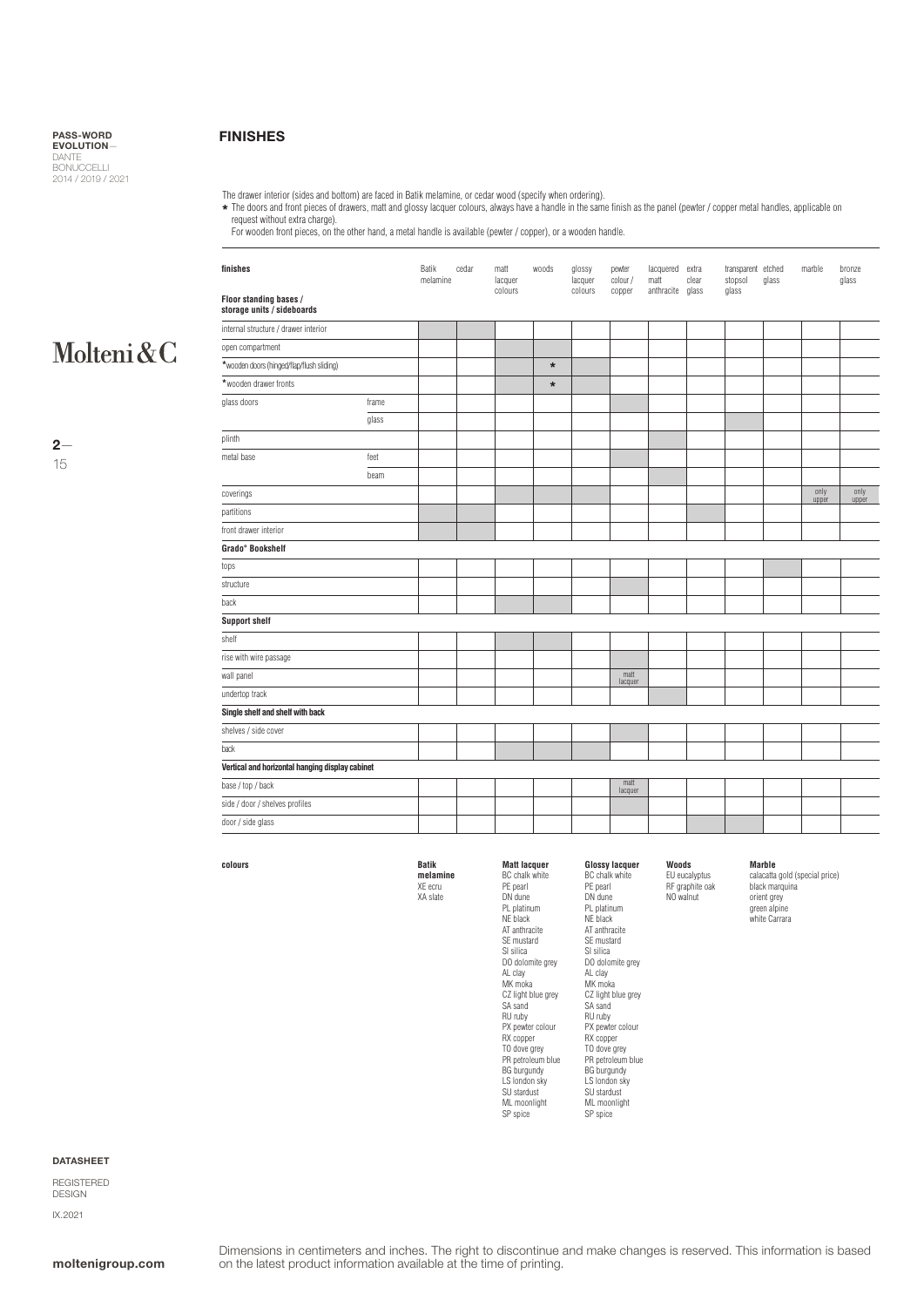Molteni&C

3— 15

### TYPES / DIMENSIONS



**Floor standing bases H 450 (17 3/4") D 495 (19 1/2")** - with metal base

**Floor standing bases H 320 (12 5/8") D 495 (19 1/2")** - with plinth





**Floor standing storage units H 640 (25 1/4") D 495 (19 1/2")** - with metal base



**Floor standing storage units H 510 (20") D 495 (19 1/2")** - with plinth **Module with open compartment and drawer W 940 (37") / 1100 (43 1/4")**

**Legend**  $=$  Flap door  $\bullet$  = Drawers  $\triangle$  = Hinged door = Flush sliding door  $\bigstar$  = Open compartment W 940/1100 (the W 235/275 open compartments cannot be used as end units)





**Floor standing sideboard H 630 (24 3/4") D 495 (19 1/2")** - with plinth



**Floor standing sideboard H 760 (29 7/8") D 495 (19 1/2")** - with metal base







#### DATASHEET

REGISTERED DESIGN IX.2021



 $\star \star \star$  **Module with open compartment and drawers or hinged doors W 940 (37") / 1100 (43 1/4")**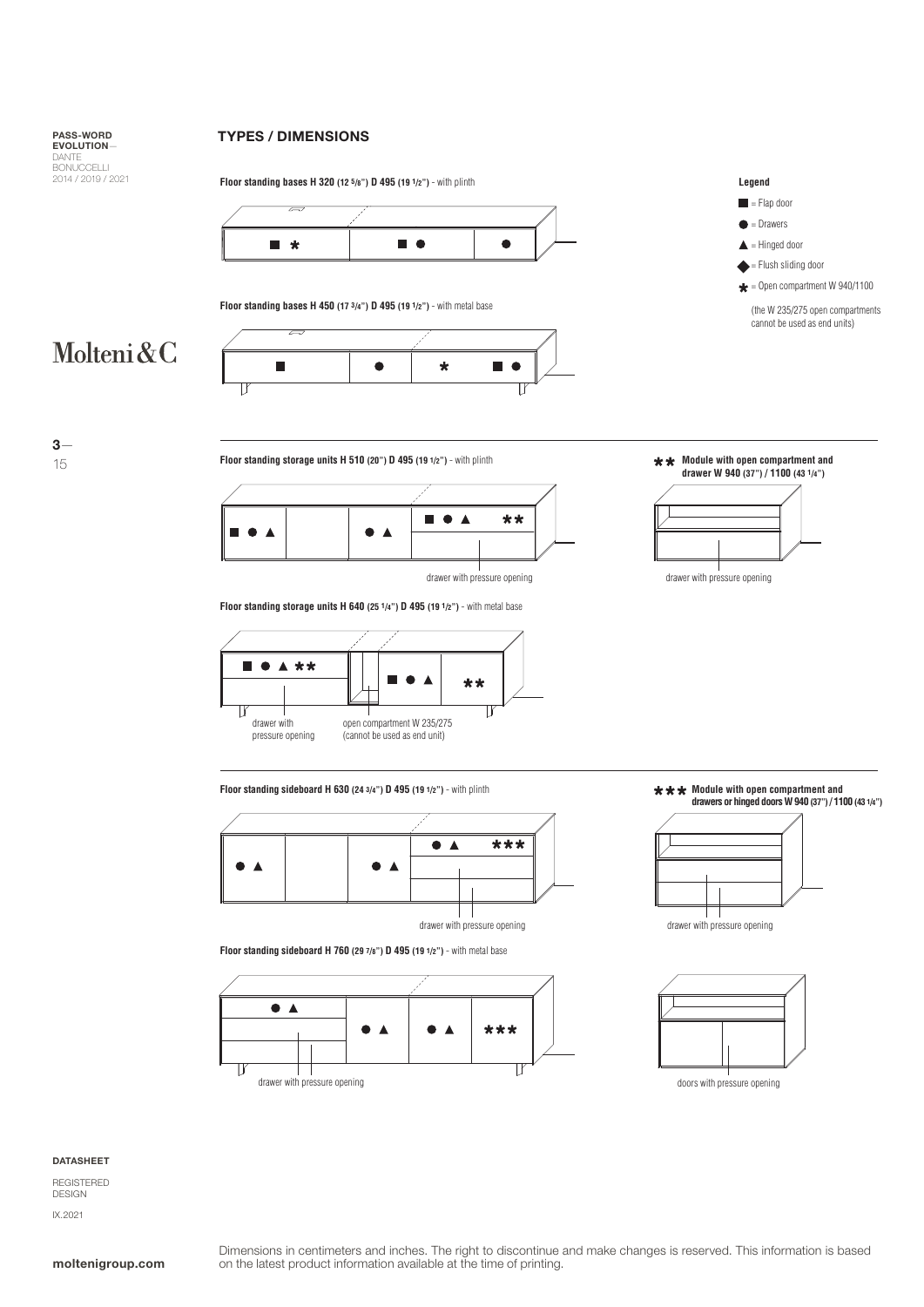## TYPES / DIMENSIONS

**Floor standing storage units with flush sliding doors H 640/760 (25 1/4"/ 29 7/8") W 1900 (74 3/4") / 2220 (87 3/8") D 495 (19 1/2") - with metal base** 



# Molteni&C

**Suspended storage units H 500 (19 3/4") D 385 (15 1/8")**





**Suspended storage units H 310 (12 1/4") D 385 (15 1/8")**



DATASHEET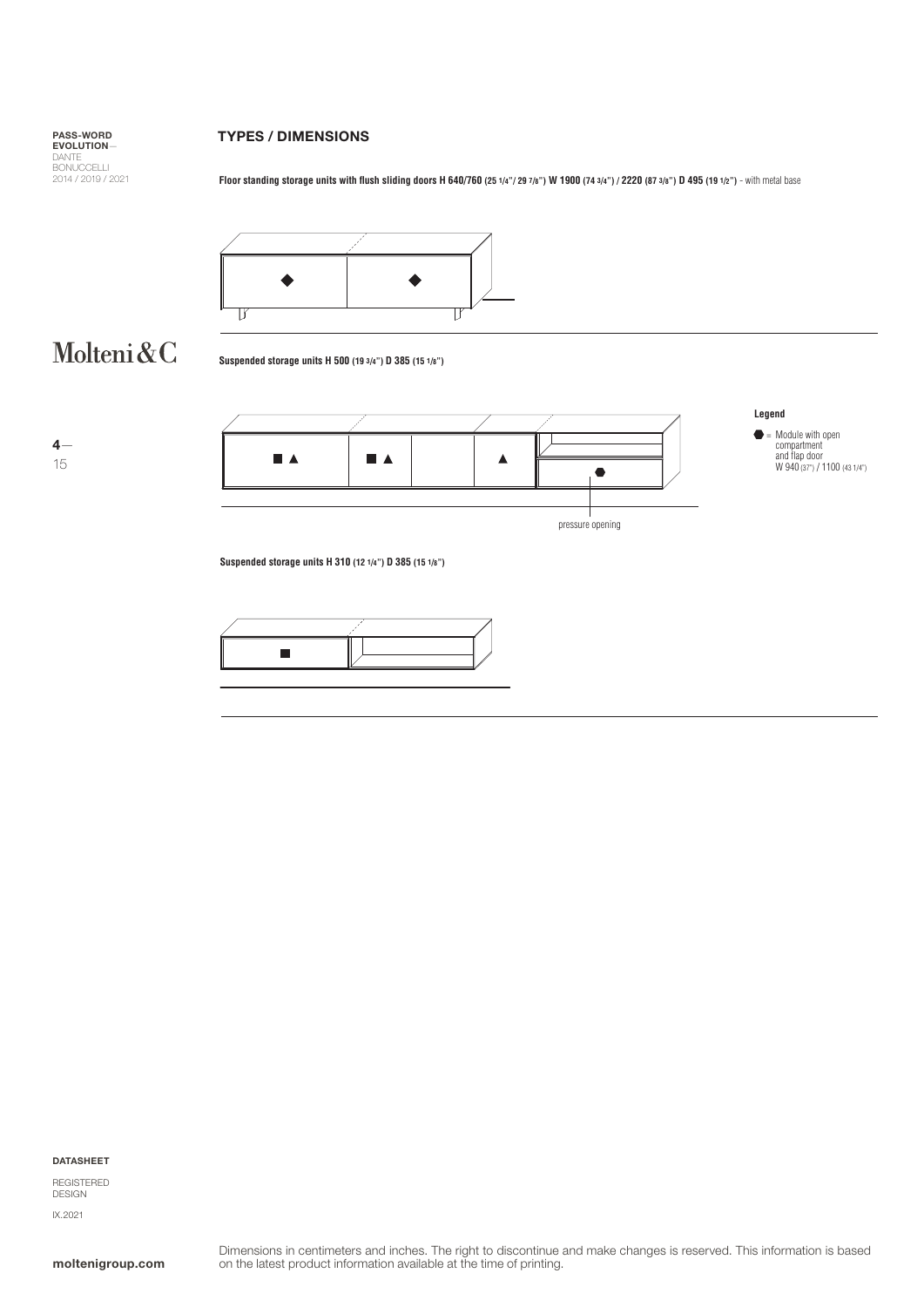### MODULARITY

### **Modularity of base/storage unit structures**

structure + **940/1100** + structu **1410/1650** + **10 10**

Pass-Word Evolution base and storage unit structures, except for flush sliding models, can be used alone or set next to one another as shown in the diagram. **The upper and lower covering is complete and covers a up to a width of 3000 mm.**

**Compositions with metal base can have a maximum length of 4420 mm. In sizes from 2370 to 3320, the metal base has a central foot. In sizes from 3390 to 4420, the metal base has two central feet. No reductions of any kind are possible.** 



5— 15



The W 470/550 structure can be set next to the W 1410/1650 structure (ex. **A**)



Example **C**

Example **D**





**The structures with a glass top may be single or in same sized pairs (940 + 940 or 1100 + 1100)**

**The structures with W 470/550 can never be used alone or set together with other identical structures. They must only be set together with W 1410/1650 modules or modules with open compartment.** 











**The W 235/275 open compartment can never be positioned outside of the composition.**

DATASHEET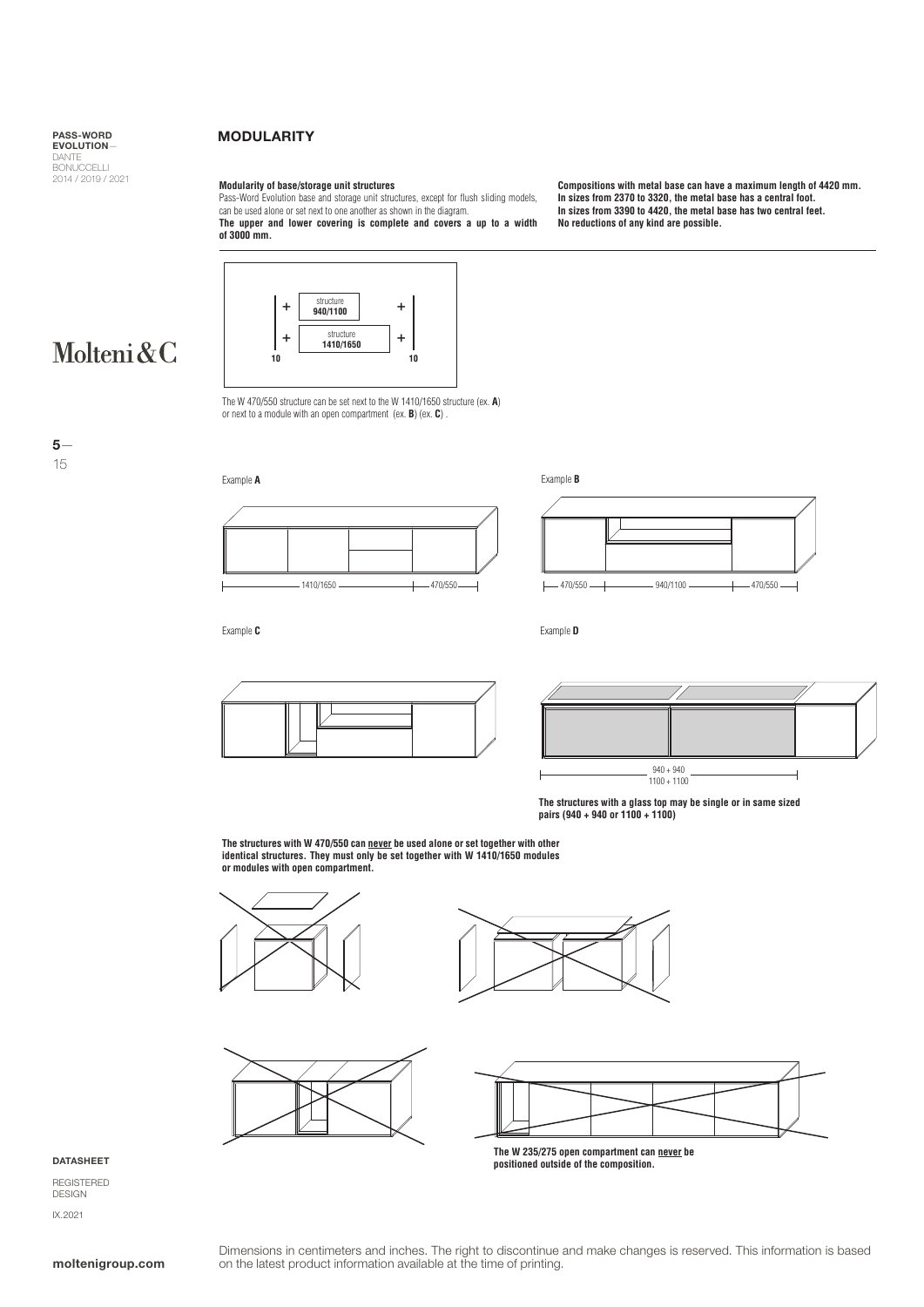## TOP - JOINING METHOD

For worktops longer than 3000 mm, is it possible to make the joint as shown in the following examples. **In wood-finish compositions, the joint in the worktops will be assessed by** 

**the Molteni Technical Office in relation to the composition of the front piece.**

**The covering is jointed in correspondence with the joints in the structures**

# Molteni&C

6— 15



### **GCM**

**GS**

Covering joint at the centre of the unit (obtaining 2 pieces of the same size) - Example A<br>The central joint can only be made at the centre of W 940/1100 compartments<br>In wood-finish compositions, the joint in the worktops



#### **GCM**

**The covering is jointed at the halfway point of the central element W 940/1100 for non symmetrical compositions (we obtain 2 pieces that have almost the same measurements, as close as possible) -** Example **B**

**In wood-finish compositions, the joint in the worktops will be assessed by the Molteni Technical Office in relation to the composition of the front piece.**



### **Examples with glass tops**





full glass top

### **DATASHEET**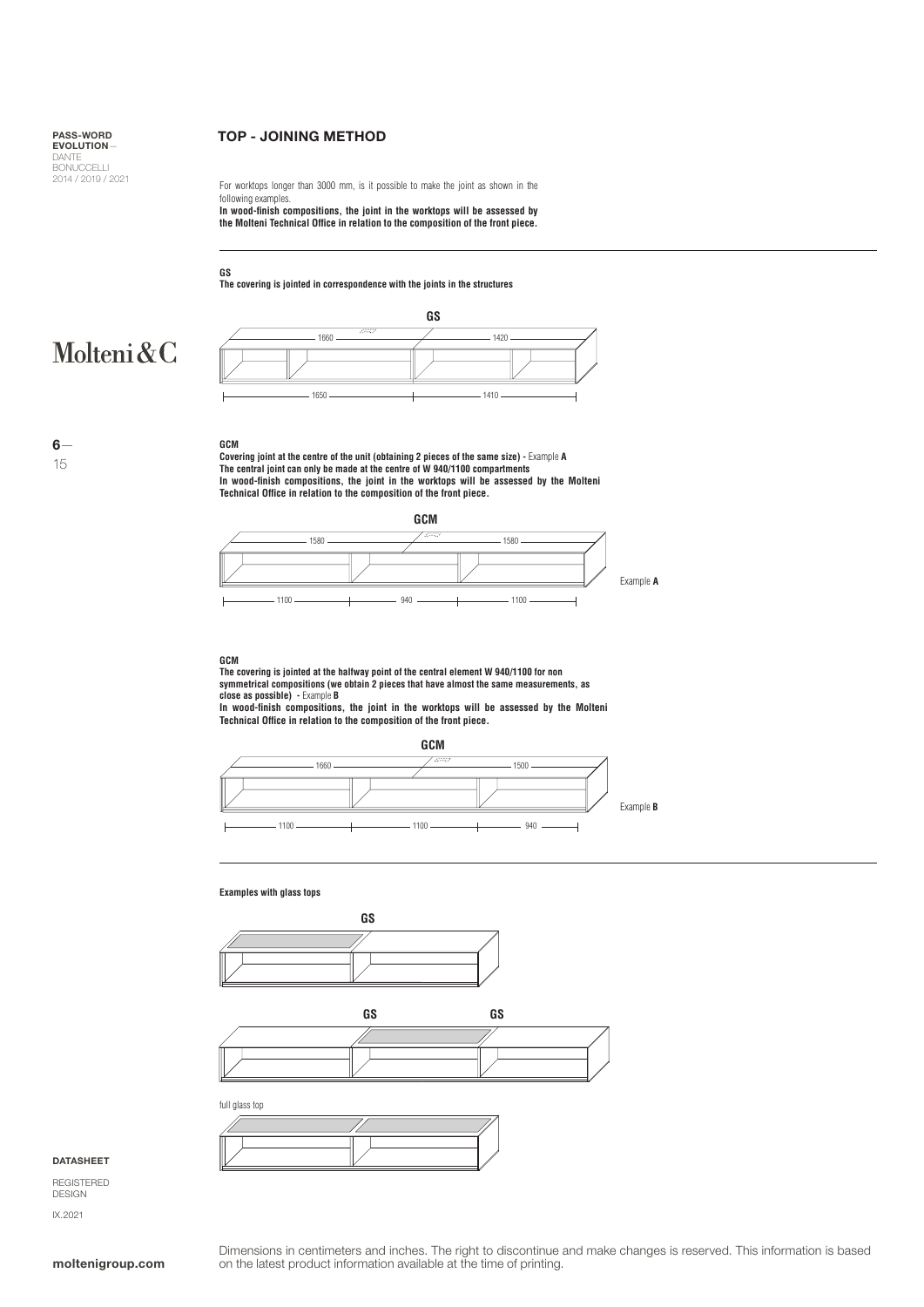### WEIGHT LIMITS

### **Suspended storage units D 385 (15 1/8") - H finished 310/500 (12 1/4" / 19 5/8")**

Suspended storage units are made with structures in 2 heights: 290 (11 3/8" ) and 480 (18 7/8")**.** To complete the composition, it is obligatory to use the upper, lower and side coverings. It is possible to create open compartments with the specific element.

### **No reductions of any kind are possible.**

**The wall-mounted storage units never come with a bronze glass top.**

**The W 470 (18 1/2") / (550 (21 5/8") structures can never be used alone or set together with other identical structures. They must only be set together with W 1410 (55 1/2") / 1650 (65") modules or modules with open compartments.**

**In wood-finish compositions, the joint in the worktops will be assessed by the Molteni Technical Office in relation to the composition of the front piece.**

# Molteni&C









196 <u>7</u>

Г

**open compartment and flap doors**





For the 1410 (55 1/2") / 1650 (65") module, when ordering, it is necessary to specify the right or left side version (determined by the 940 - 37" / 1100 - 43 1/4" compartment).

In the left version, the hinged door of the 470 (18 1/2") / 550 (21 5/8") compartment is always on the right, and vice versa.

# **Open compartments W 235 (9 1/4") / 275 (10 7/8")**







**DATASHEET** 

REGISTERED DESIGN IX.2021

7— 15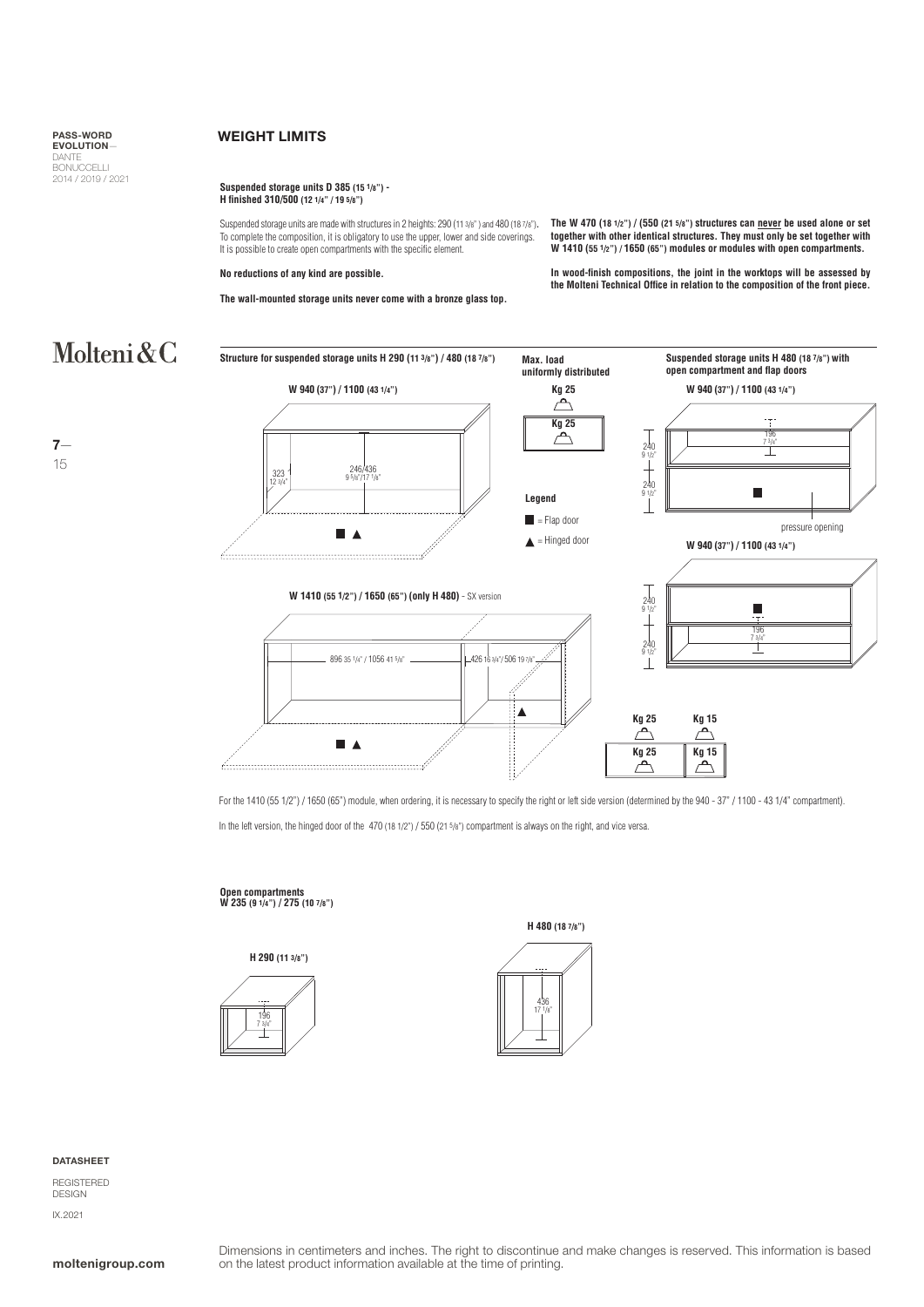DANTE<br>BONUCCELLI 2014 / 2019 / 2021

# PASS-WORD EXTERNAL LED LIGHTING SYSTEM FOR FLOOR-STANDING MODULES

- LED lights 3000°K

- Profiles with single light available up to a max length of 3000 mm. For longer lengths, we will supply two profiles joined half-way.
- Can be turned on using a connection to a controlled switch or with the (optional) remote control kit. For floor-standing structures, only the upper led is available.
- 
- The external LED lighting system can be connected to the internal LED light of the structure with glass top using a single power supply unit, after checking the power in watts.

### **Floor-standing structures with external lighting system**

no. 1 LED lighting system W 2842 mm (31,3 watt) **EST30**

no. 1 power supply unit **EAM1** no. 1 connector **ECO1** no. 1 radio control kit **EKRR1**

The lighting system is made up of a frame with a horizontal LED holding profile and side profiles to be fixed to the structure. See diagram below.

# Molteni&C

8— 15



**DATASHEET**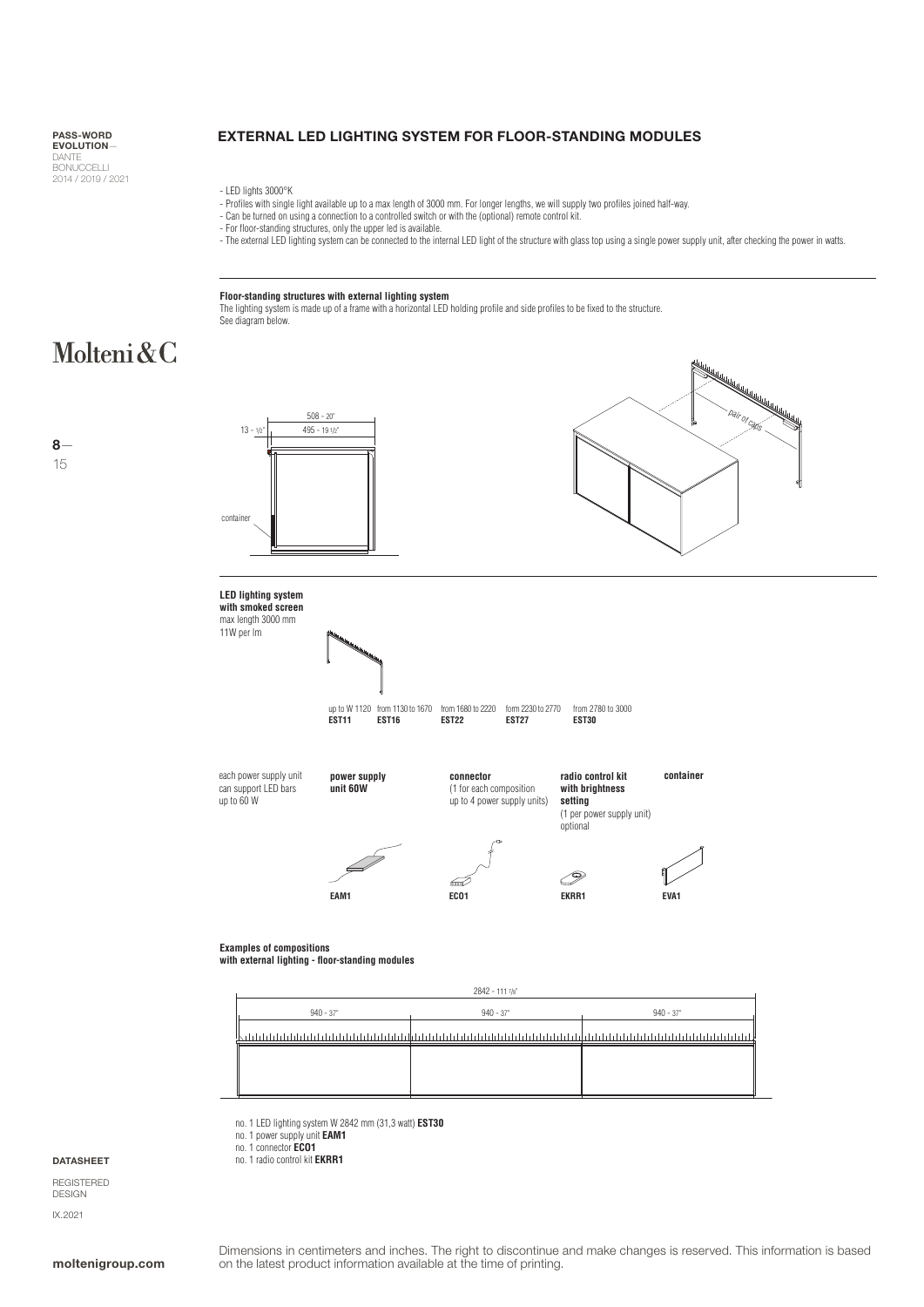### EXTERNAL LED LIGHTING SYSTEM FOR WALL-MOUNTED MODULES

- LED lights 3000°K
- Profiles with full light available up to a max length of 3000 mm. For longer lengths, we will supply two profiles joined half-way<br>- Can be turned on using a connection to a controlled switch or with the (optional) remote
- 
- 
- The external LED lighting system can be connected to the internal LED light of the open compartment using a single power supply unit, after checking the power in watts.

### **Wall-mounted structures with external lighting system**

Wall-mounted structures can be fitted with an upper and lower LED, or upper LED to be specified when ordering.<br>The lighting system is made up of a frame with 2 horizontal LED holding profiles and side profiles to be fixed See diagram below.

# Molteni&C









## **LED lighting system with smoked screen**  max length 3000 mm

11W per lm for LED



**with upper and lower light**

uo to W 1120 **ESA11** from 1130 to 1670 **ESA16**

**ESA22**

from 1680 to 2220 form 2230 to 2770 **ESA27**

from 2780 to 3000 **ESA30**

### DATASHEET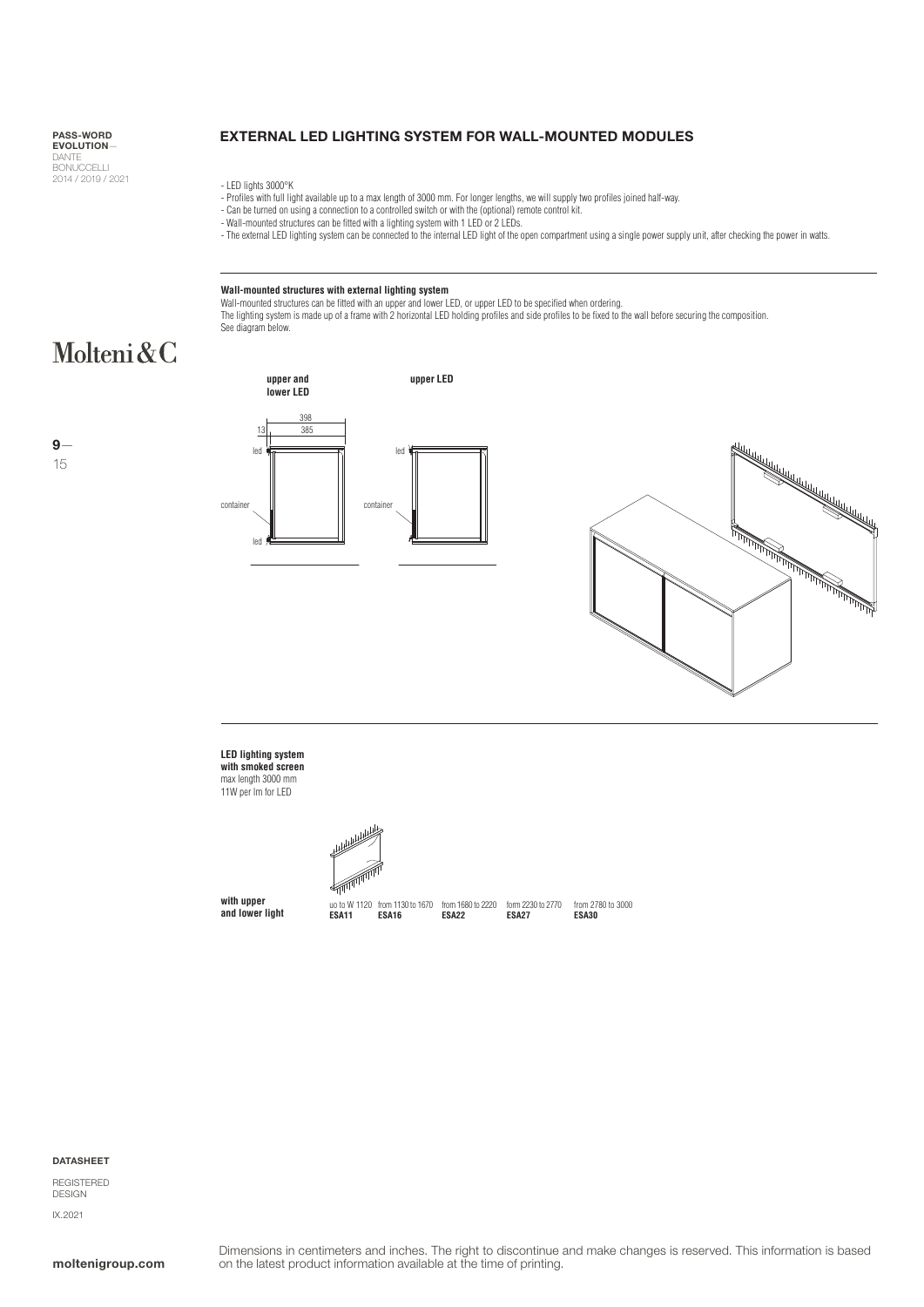### EXTERNAL LED LIGHTING SYSTEM FOR WALL-MOUNTED MODULES

PASS-WORD EVOLUTION— DANTE<br>BONUCCELLI 2014 / 2019 / 2021

# **radio control kit container LED lighting system with smoked screen**  max length 3000 mm 11W per lm up to W 1120 from 1130 to 1670<br>**ESS11 ESS16** from 1680 to 2220 **ESS22** form 2230 to 2770 **ESS27** from 2780 to 3000 **ESS30 with upper light**

Molteni&C

15

 $10 -$ 



**power supply unit 60W**

**connector** (1 for each composition up to 4 power supply units)

**with brightness setting** (1 per power supply unit) optional







**Examples of compositions with external lighting - wall-mounted modules**

**Composition with upper and lower LED**

|             | $2842 - 111$ $7\frac{1}{8}$ |            |
|-------------|-----------------------------|------------|
| $940 - 37"$ | $940 - 37"$                 | $940 - 37$ |
|             |                             |            |
|             |                             |            |
|             |                             |            |
|             |                             |            |

no. 1 LED lighting system **ESA30** (no. 1 LED W 2842 mm + no. 1 LED W 2842 mm) (62,5 watt)

no. 2 power supply units **EAM1** no. 1 connector **ECO1**

no. 1 radio control kit **EKRR1**

### **Composition with upper LED**

|             | $2842 - 1117$ /8" |             |
|-------------|-------------------|-------------|
| $940 - 37"$ | $940 - 37"$       | $940 - 37"$ |
|             |                   | dalah.      |
|             |                   |             |
|             |                   |             |
|             |                   |             |

no. 1 LED lighting system W 2842 mm (31,3 watt) **ESS30** 

no. 1 power supply unit **EAM1**

no. 1 connector **ECO1** no. 1 radio control kit **EKRR1**

### DATASHEET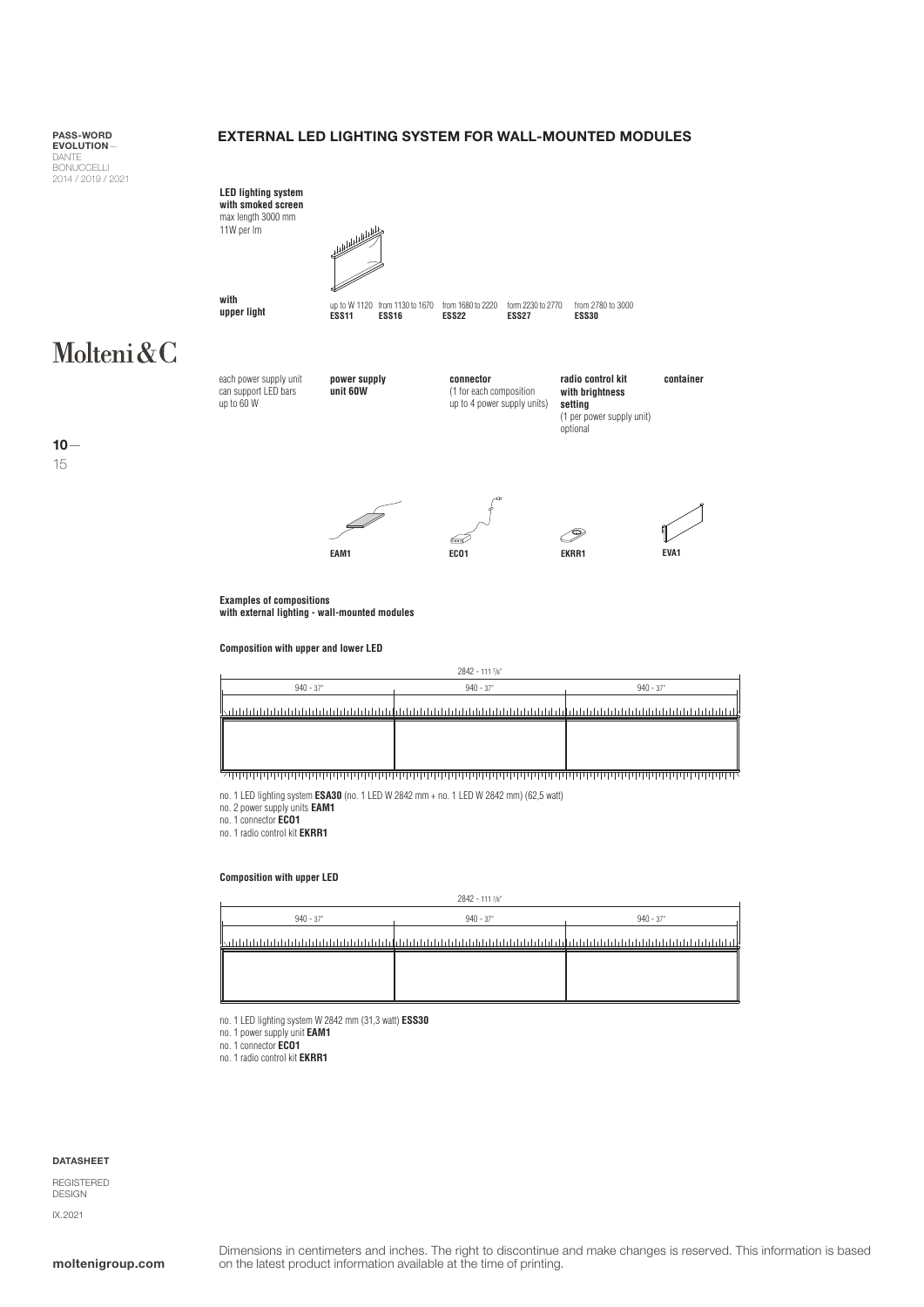### SINGLE SHELVES

Wall fastening (with adjustments) takes place using special hidden brackets. Plates must be anchored to the wall using state-of-the-art procedures on walls in masonry (solid wall or hollow brick).

The dealer is responsible for help in choosing the right tools to safely perform every type of operation and guarantee safety and capacity **(kg 15 per linear metre, uniformly distributed).**

We recommend a very scrupulous evaluation of the structural conditions of the wall prior to ordering and mounting the product.

Molteni&C is not responsible for mounting procedures that do not comply with the instructions above.

**Shelves can be custom made in width (min. 950 / max. 2770) and cannot be reduced in depth.**

# Molteni&C

 $11 -$ 15

Each shelf can, if required, be outfitted with an upper or lower LED lighting bar. Please specify when ordering. For the best installation result, we suggest providing electrical connections in the rear part as shown in the drawing below.

The removable front carter is provided with a compartment that can house power supply units, connector, and remote control kit.



**Shelf finishes** pewter colour copper

#### DATASHEET

REGISTERED IX.2021

# DESIGN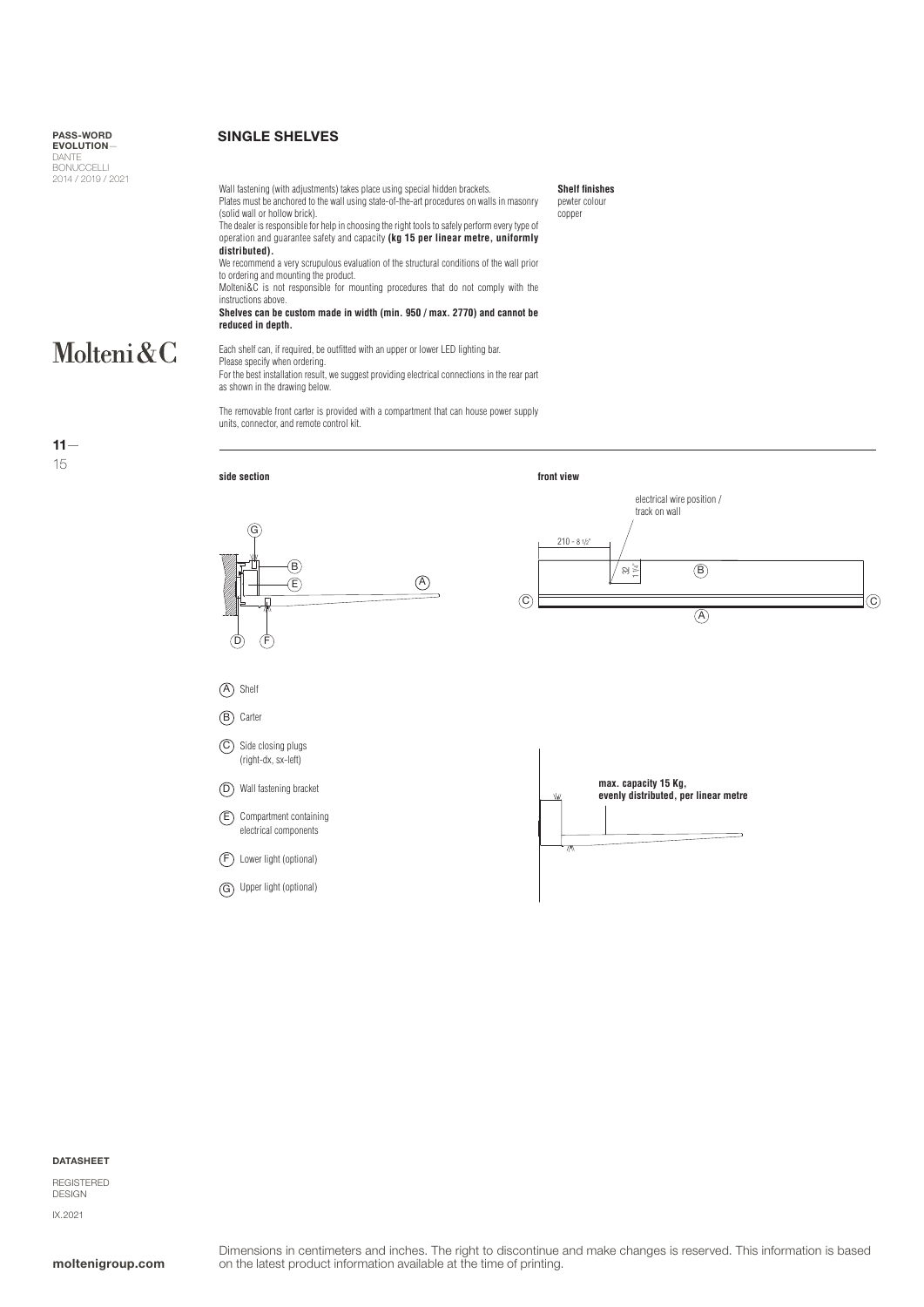### SHELVES WITH BACK

Shelves with back are available in 4 versions:

- 1 shelf H 308 12 1/8"
- 1 shelf H 616 24 1/4"
- 2 shelves H 616 24 1/4" - 3 shelves H 924 36 3/8"
- 

Wall fastening (with adjustments) takes place using special brackets hidden behind the back panels.

Plates must be anchored to the wall using state-of-the-art procedures on walls in masonry (solid wall or hollow brick).

The dealer is responsible for help in choosing the right tools to safely perform every type of operation and guarantee safety and capacity **(Kg 15 per linear metre, uniformly distributed).**

We recommend a very scrupulous evaluation of the structural conditions of the wall prior to ordering and mounting the product.

Molteni&C is not responsible for mounting procedures that do not comply with the instructions above.

| <b>Shelf finishes</b> |
|-----------------------|
| pewter colour         |
| copper                |

**Back finishes**

matt lacquer in Molteni range colours glossy lacquer in Molteni range colours wood

**Shelves with back panel can be custom made in width (min. 950 / max. 2770), they cannot be reduced in depth and the height of the modules cannot be changed.**

Each single shelf can be outfitted with a LED lighting bar.

The shelf/shelves block, in the various sizes, is always completed with a special top and side closing profile in the same finish as the shelves.

For the best installation result, we suggest providing electrical connections in the part behind the back panels as shown in the drawing below.

The top back panel is provided with a compartment that can house power supply units, connector, and remote control kit.





A) Shelt

B) Back panel

C) Side (dx-right, sx-left) and upper closing profile

D) Wall fastening bracket

E) Compartment containing electrical components



**DATASHEET** 

REGISTERED DESIGN IX.2021

Dimensions in centimeters and inches. The right to discontinue and make changes is reserved. This information is based **moltenigroup.com** on the latest product information available at the time of printing.

12—

Molteni&C

15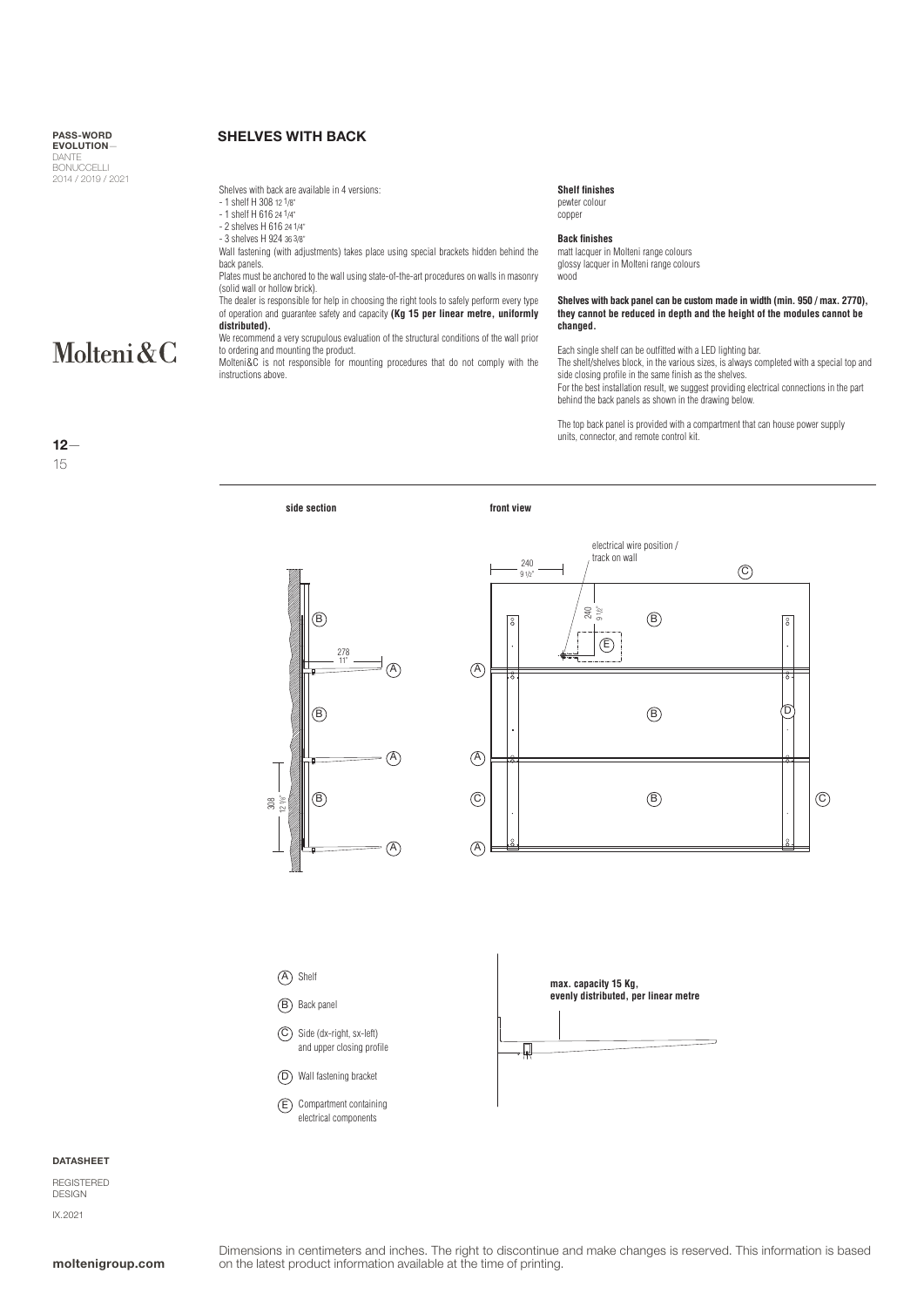### SUPPORT SHELVES

Support shelves are mounted on the wall with special plates. Plates must be anchored to the wall using state-of-the-art procedures on walls in masonry (solid wall or hollow brick). The dealer is responsible for help in choosing the right tools to safely perform every type of operation and guarantee safety and capacity **(Kg 30 per linear metre, uniformly distributed).**

We recommend a very scrupulous evaluation of the structural conditions of the wall prior to ordering and mounting the product.

Molteni&C is not responsible for mounting procedures that do not comply with the instructions above.

On request, a kit with chemical anchors is available, as indicated on the following page (minimum wall thickness 100 mm).

The support shelf is completed with a wall panel and, on the top, a rise with wire passage in predefined positions (see diagram).

**The wire passage is included in the price and if a support shelf without wire passage is requested, no increase will be considered.**

For sizes 2560 and 2770 mm, is it possible, on request, to provide multiple wire passages in the predefined positions, considering a surcharge each.

The rise can be fitted with an LED lighting bar, including power supply unit, to be

connected to a controlled switch or to the (optional) remote control kit. The lower part of the support shelf can receive conduit for electrical wires.

**The conduit is mandatory in the presence of LED lighting bars and wire passages.**

# Molteni&C





**Wire passage position on the support shelf**









#### **DATASHEET**

REGISTERED DESIGN IX.2021

Dimensions in centimeters and inches. The right to discontinue and make changes is reserved. This information is based **moltenigroup.com** on the latest product information available at the time of printing.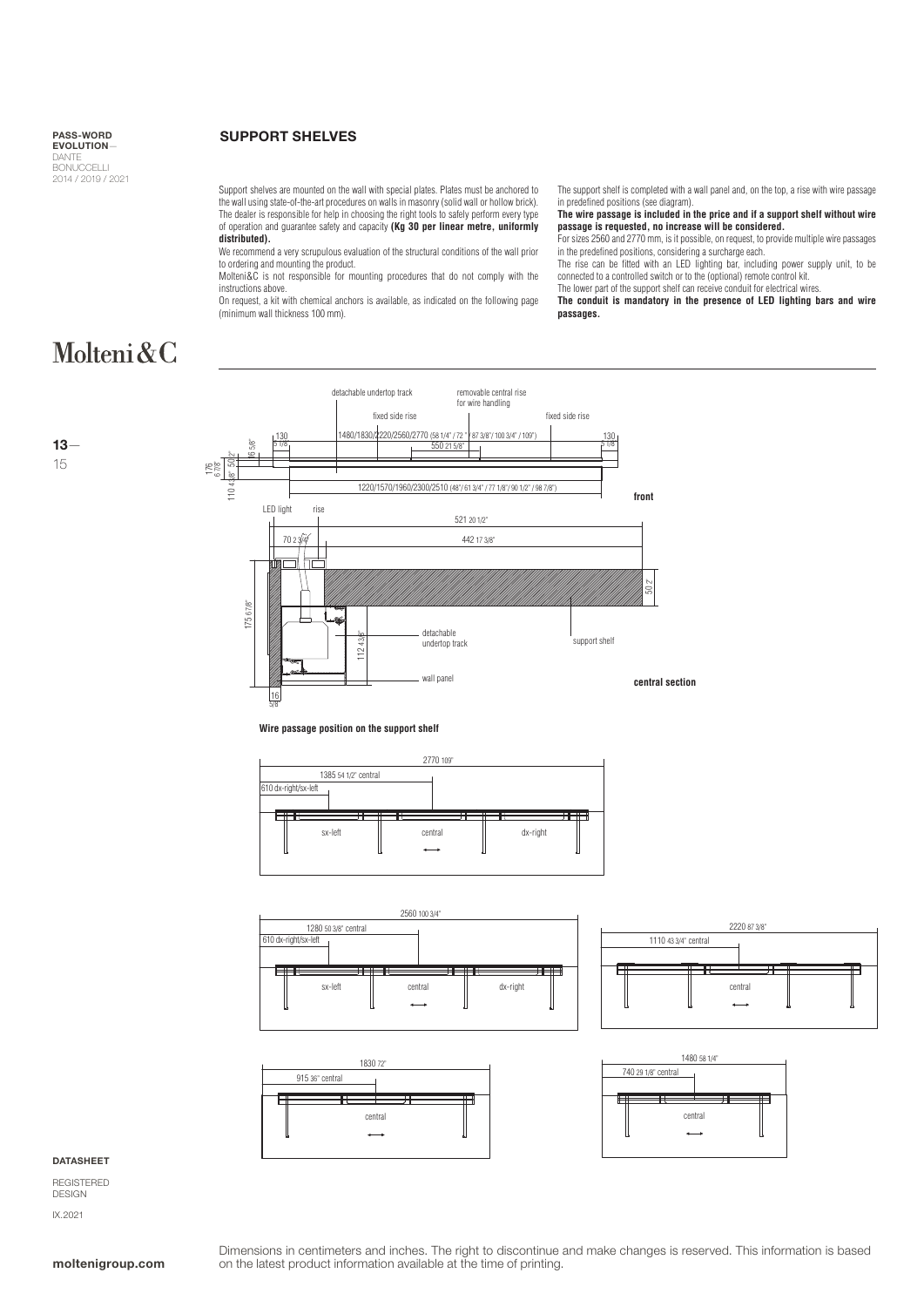## HORIZONTAL HANGING DISPLAY CABINET WITH FLAP DOOR

**No reductions of any kind are possible.**

**Total load uniformly distributed kg 8**

### **Variants**

**The top of the cabinet may be fitted with LEDs (3000° K). The back panel may be fitted with a mirror.**

**Wood / metal part finishes** matt lacquer pewter colour / pewter colour matt lacquer copper / copper

**Door and side glass finishes**  transparent transparent stopsol

# Molteni&C

14— 15



The power cord must come out of the wall in correspondence with each wall-mounted module and it must be **side view** prepared for use with a remote controlled switch or a radio control kit. Electrical connections must be carried out by qualified personnel.

#### DATASHEET